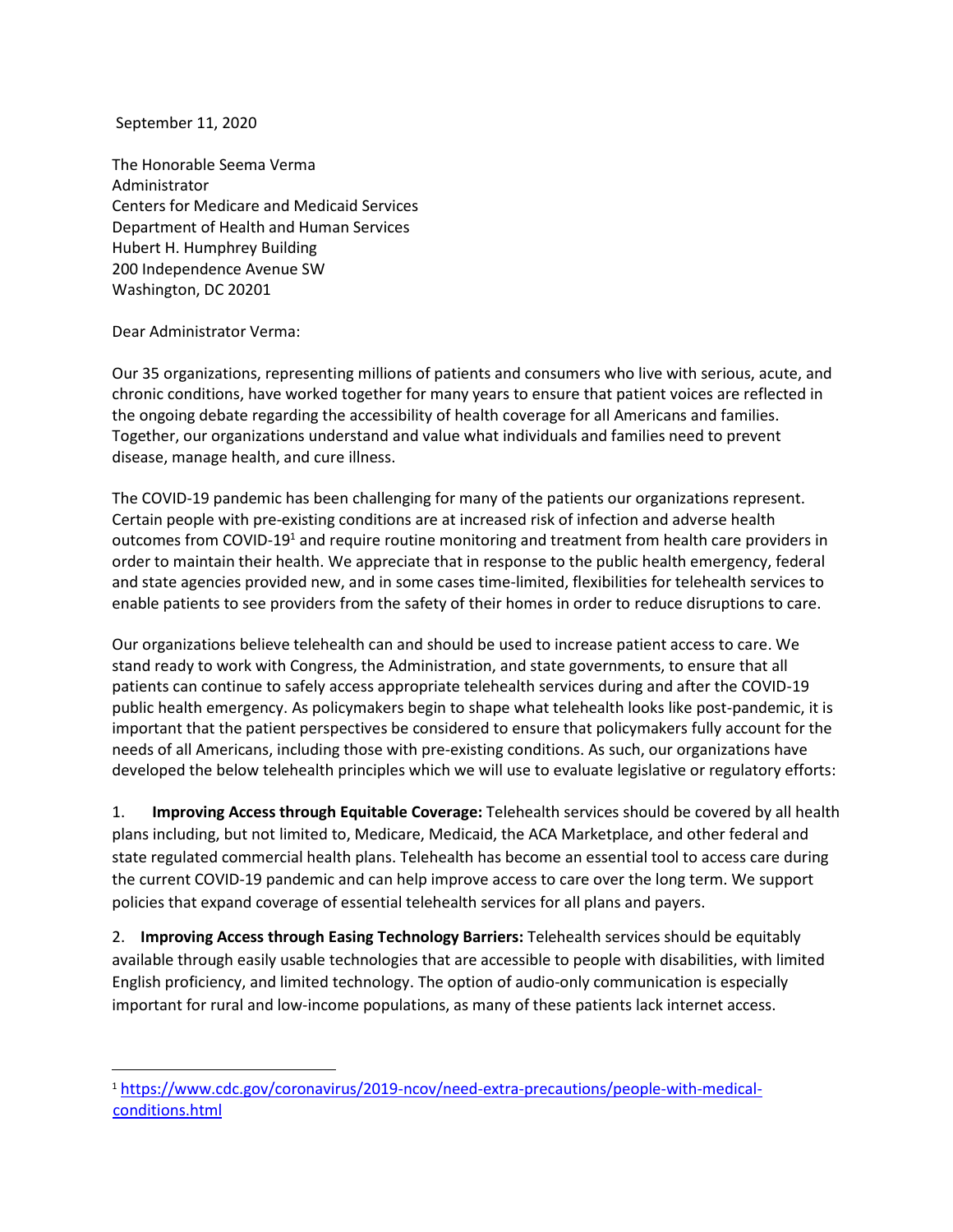3. **Preserving and Promoting Patient Choice:** A patient should have the opportunity and flexibility to choose whether they will access care in-person or via telehealth technologies.

- I. Patient Cost-Sharing Obligations: We support policies that limit patients' out-of-pocket costs for telehealth services to be no more than their in-person equivalent. When telehealth is an appropriate option, payers should not incentivize patients to seek out one setting over another for their health care; the decision to seek care in-person or virtually should be left to patients and their providers and be made on a case-by-case basis. Limiting patients' costsharing requirements for telehealth care to the rate for corresponding in-person services will ensure the patients are neither incentivized nor disincentivized from using the right care setting for them. We also support additional patient protections from excessive cost-sharing that may emerge as telehealth grows.
- II. Provider Payment: We support policies that enable providers to offer virtual services, where appropriate, to their patients. As described above, the payer should not promote one care modality over another; the decision about receiving a service telehealth or in-person should be a case-by-case decision between a patient and his/her provider. Payers should reimburse providers at a sustainable rate that allows them to continue offering this option to their patients.
- III. Utilization Management: Utilization management tools should not be used by health plan payers to push providers or patients towards a particular care setting or to determine or limit visit frequency for telehealth appointments.
- IV. Network Adequacy: Telehealth should supplement, not supplant, provider networks. Plans must maintain in-person networks to existing or stronger network adequacy requirements. Plans must also ensure that patient referrals to other providers, including specialists, are valid when made by a telehealth provider or through a telehealth visit. Plans should also list telehealth capabilities in provider directories.

4. **Removing Geographic Restrictions:** Geographic restrictions place a burden on and can limit both patients and providers when evaluating treatment options for optimal care.

- I. Originating Sites: Originating site requirements should be permanently eliminated to ensure that patients are not required to travel to specific locations to access telehealth services unless special equipment is necessary for an examination by a remote provider. Before the COVID-19 pandemic, Medicare rules largely limited use of a patient's home as the originating site to those living in rural areas or with a specific condition. The drastic spike in telehealth usage during the public health emergency has shown the futility of geographic restrictions and that, in many cases, it is appropriate and safe for patients to receive care from their homes.
- II. Inter-state Access: Allowing providers to practice across state lines through telehealth services will increase access to care and improve care coordination for patients, particularly in underserved areas. We support policies that promote the provider-patient relationship and care coordination, acknowledging that an established, in-person relationship between provider and patient may be essential for proper diagnosis and treatment. Telehealth can play an important role in follow-up care and should not be restricted by the provider's licensing state. Therefore, we support policies that would ensure patient access to necessary providers that are in good standing in their home state, even if that provider is out of state.